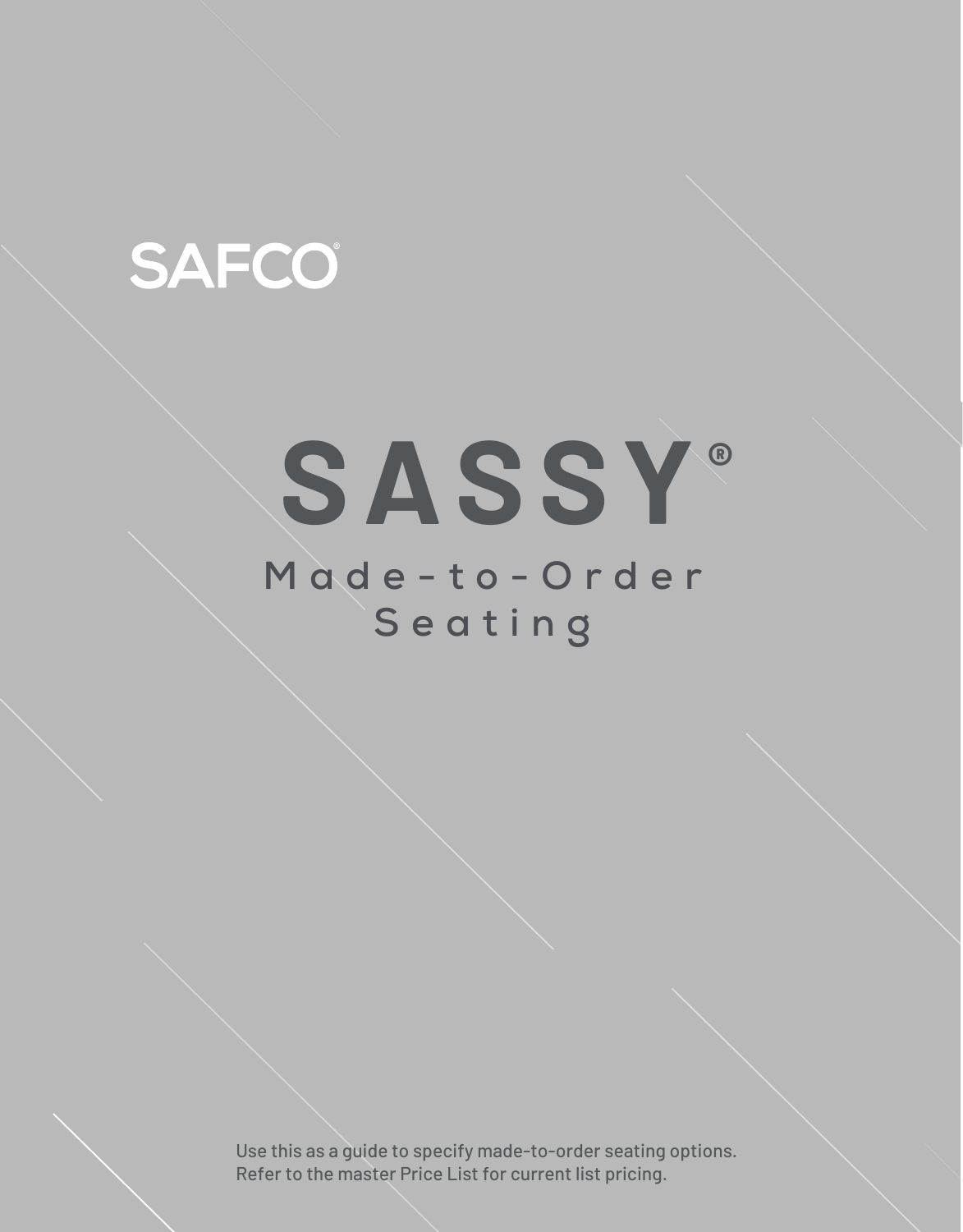| Office Suite                           | <b>Seating Series</b> |                                     |                                                                                                                                                                                                                                                                                                                                                                                                                                                        |                                                                                                          |                                                                                                          | Safco <sup>®</sup> Products marketing materials are designed<br>to be used as sales tools for our Dealer network. |                                                         |                  |                                                                          |                |                  |
|----------------------------------------|-----------------------|-------------------------------------|--------------------------------------------------------------------------------------------------------------------------------------------------------------------------------------------------------------------------------------------------------------------------------------------------------------------------------------------------------------------------------------------------------------------------------------------------------|----------------------------------------------------------------------------------------------------------|----------------------------------------------------------------------------------------------------------|-------------------------------------------------------------------------------------------------------------------|---------------------------------------------------------|------------------|--------------------------------------------------------------------------|----------------|------------------|
|                                        |                       | Model #                             | Description                                                                                                                                                                                                                                                                                                                                                                                                                                            |                                                                                                          | Fabric<br>Grades/<br>Model #                                                                             |                                                                                                                   | Quantity<br>Per<br>Carton                               | Actual<br>Weight | S-Parcel<br>Billable<br>Weight                                           | Carton<br>Cube | Freight<br>Class |
| Seating                                |                       | 4183 Series                         | Sassy® Series Stack Seating                                                                                                                                                                                                                                                                                                                                                                                                                            |                                                                                                          |                                                                                                          |                                                                                                                   |                                                         |                  |                                                                          |                |                  |
| Tables &<br>Desks                      |                       | 4183PALG<br>$\bigoplus$             | Sassy® Stack, Armless with Glides, Plastic (PALG)<br>Sassy® Stack, Armless with Glides, Upholstered Seat (UALG)<br>Seat Height: 181/4"<br>Seat Size: 18"W x 18"D<br>Back Size: 161/2" W x 123/4" H<br>Overall Size: 251/2" W x 223/4" D x 341/4" H<br>COM Yardage: 0.75 yds.<br>* Only available to order by Carton.                                                                                                                                   |                                                                                                          | Plastic<br>01<br>02<br>03<br><b>COM</b>                                                                  |                                                                                                                   | 2                                                       | 36               | 129                                                                      | 12.31          | 250              |
| Essentials<br>Meeting                  |                       | 4183PALC<br>$\bigoplus$ $\bigoplus$ | Sassy® Stack, Armless with Casters, Plastic (PALC)<br>Sassy® Stack, Armless with Casters, Upholstered Seat (UALC)<br>Seat Height: 181/4"<br>Seat Size: 18"W x 18"D<br>Back Size: 161/2" W x 123/4" H<br>Overall Size: 251/2" W x 223/4" D x 341/4" H<br>COM Yardage: 0.75 yds.<br>* Only available to order by Carton.                                                                                                                                 |                                                                                                          | Plastic<br>01<br>02<br>03<br>COM                                                                         |                                                                                                                   | 2                                                       | 36               | 145                                                                      | 12.31          | 250              |
| Organization<br>Personal<br>Ergonomics |                       | 4183PWAG<br>$\bigoplus$             | Sassy® Stack, with Arms & Glides, Plastic (PWAG)<br>Sassy® Stack, with Arms & Glides, Upholstered Seat (UWAG)<br>Seat Height: 181/4"<br>Seat Size: 18"W x 18"D<br>Back Size: 161/2" W x 123/4" H<br>Overall Size: 251/2" W x 223/4" D x 341/4" H<br>COM Yardage: 0.75 yds.<br>* Only available to order by Carton.                                                                                                                                     |                                                                                                          | Plastic<br>01<br>02<br>03<br><b>COM</b>                                                                  |                                                                                                                   | $\overline{2}$                                          | 36               | 145                                                                      | 12.31          | 250              |
| <b>High Density</b><br>Storage<br>ಿಠ   |                       | 4183PWAC<br>日露                      | Sassy® Stack, with Arms & Casters, Plastic (PWAC)<br>Sassy® Stack, with Arms & Casters, Upholstered Seat (UWAC)<br>Seat Height: 181/4"<br>Seat Size: 18"W x 18"D<br>Back Size: 161/2" W x 123/4" H<br>Overall Size: 251/2" W x 223/4" D x 341/4" H<br>COM Yardage: 0.75 yds.<br>* Only available to order by Carton.<br>All Sassy Chairs meet CAL 133 Standards, \$50.00 up-charge required per chair for upholstered styles (not available in vinyl). |                                                                                                          | Plastic<br>01<br>02<br>03<br><b>COM</b>                                                                  |                                                                                                                   | $\overline{2}$                                          | 36               | 145                                                                      | 12.31          | 250              |
| Storage<br>Filing                      |                       |                                     | PLEASE CHOOSE OPTIONS FROM BELOW:                                                                                                                                                                                                                                                                                                                                                                                                                      |                                                                                                          |                                                                                                          |                                                                                                                   |                                                         |                  |                                                                          |                |                  |
|                                        |                       | Model                               | Style                                                                                                                                                                                                                                                                                                                                                                                                                                                  | Plastic<br><b>Back</b>                                                                                   | Plastic<br>Seat                                                                                          | Fabric<br>Grade                                                                                                   | Fabric                                                  |                  | Casters                                                                  |                |                  |
| <b>Facilities</b>                      |                       | 4183                                | PALG-Plastic, Armless with Glides<br>UALG-Upholstered, Armless with Glides<br>PALC-Plastic, Armless with Casters<br>UALC-Upholstered, Armless with Casters<br>PWAG-Plastic, with Arms & Glides<br>UWAG-Upholstered, with Arms & Glides<br>PWAC-Plastic, with Arms & Casters<br>UWAC-Upholstered, with Arms & Casters                                                                                                                                   | <b>BL-Black</b><br><b>BU-Blue</b><br>GR-Gray<br>GS-Grass<br>OR-Orange<br>RD-Red<br>WH-White<br>YE-Yellow | <b>BL-Black</b><br><b>BU-Blue</b><br>GR-Gray<br>GS-Grass<br>OR-Orange<br>RD-Red<br>WH-White<br>YE-Yellow | 01<br>02<br>03<br>COM                                                                                             | See pgs. 56-57<br>for Grades 01 - 03<br>fabric swatches |                  | 4083<br><b>Soft Casters</b><br>0000<br>Standard<br><b>Carpet Casters</b> |                |                  |
| echnology<br>Furniture                 |                       | Example:<br>$4 1 8 3 +$             | UWAC<br>$+$                                                                                                                                                                                                                                                                                                                                                                                                                                            | $BL +$                                                                                                   | $B L +$                                                                                                  | $02 +$                                                                                                            | $F R 0 3 +$                                             |                  | 4 0 8 3                                                                  |                |                  |

**Art & Engineering Education**

| ሕ | 4183<br>00             | Sassy® Plastic Stack Chair, with Arms & Casters<br>Seat Height: 181/4"<br>Seat Size: 18"W x 18"D<br>Back Size: 16%"W x 12%"H<br>Overall Size: 25%"W x 22%"D x 34%"H<br>Solid Plastic: Black-BL, Grass-GS, White-WH<br>* Only available to order by Carton. | 4183BL<br>4183GS<br>4183WH |       | 36 | 145 | 13.92 | 250 |
|---|------------------------|------------------------------------------------------------------------------------------------------------------------------------------------------------------------------------------------------------------------------------------------------------|----------------------------|-------|----|-----|-------|-----|
|   |                        | All Sassy Chairs meet CAL 133 Standards, \$50.00 up-charge required per chair for upholstered styles (not available in vinyl).                                                                                                                             |                            |       |    |     |       |     |
|   | 4083<br>$\circledcirc$ | Soft Caster for Sassy® Stack Chairs<br>Size: 11/2" W x 21/4" D x 31/8" H                                                                                                                                                                                   | 4083BL                     | Set/4 |    |     | 0.07  | 65  |

 $\underline{4183+}$  <u>UALG</u> +  $\underline{G5+}$   $\underline{G5+}$   $\underline{G5+}$   $\underline{G5+}$   $\underline{G5+}$   $\underline{G5+}$   $\underline{G5+}$   $\underline{G5+}$   $\underline{G5+}$ 

(Enter 0000 for Standard Carpet Casters.)

**SAFE Collection Addendum**

**SAFE Collection** Addendum

**K-12**

**Office Suites**

**Technology** 

Technology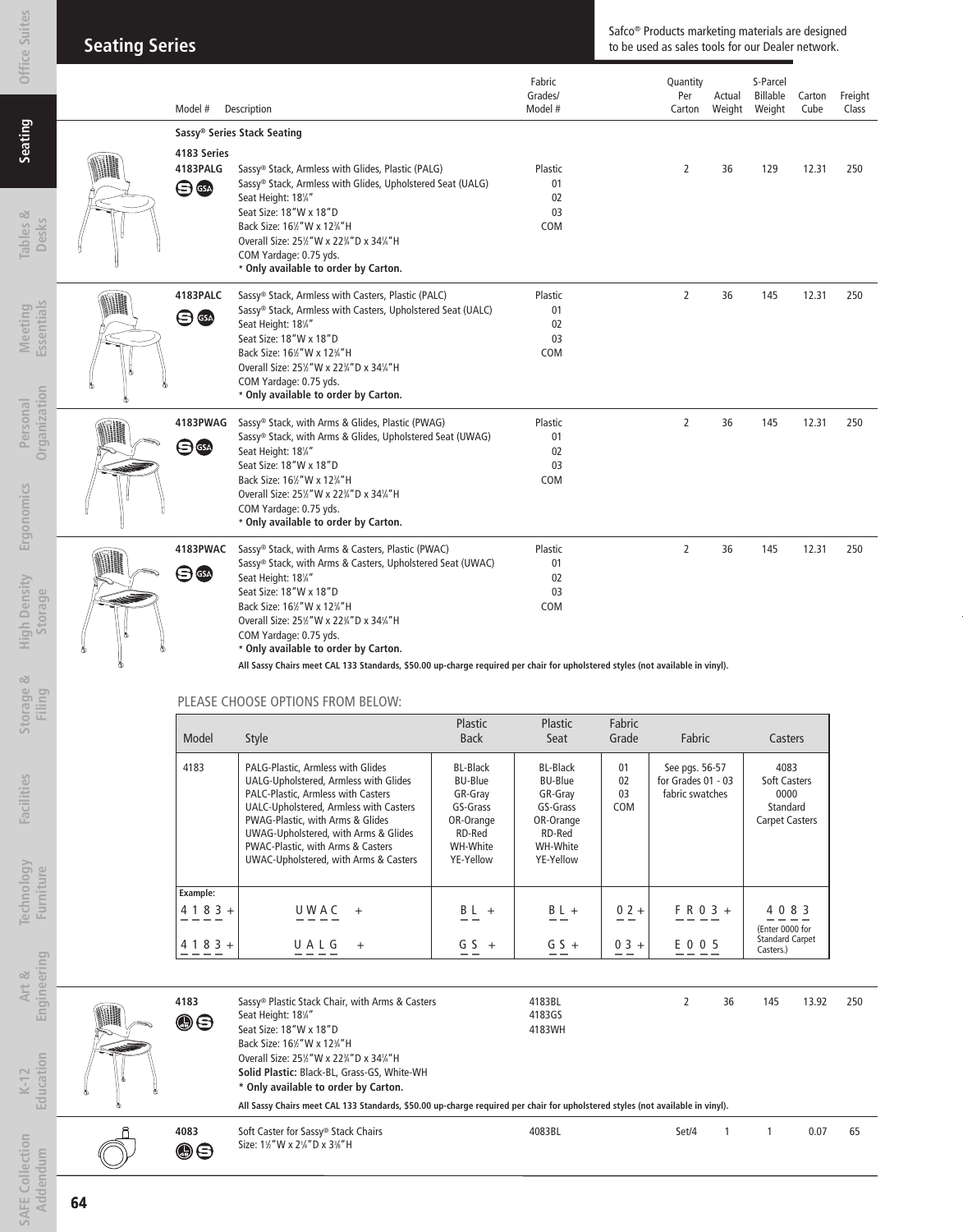#### Safco® Products marketing materials are designed to be used as sales tools for our Dealer network.

| Model #     | Description                                                          |                                                                                                                                                                                                               | Fabric<br>Grades/<br>Model #                             | Quantity                                                 | Per<br>Actual<br>Carton<br>Weight | S-Parcel<br>Billable<br>Weight | Carton<br>Cube                                          | Freight<br>Class |
|-------------|----------------------------------------------------------------------|---------------------------------------------------------------------------------------------------------------------------------------------------------------------------------------------------------------|----------------------------------------------------------|----------------------------------------------------------|-----------------------------------|--------------------------------|---------------------------------------------------------|------------------|
| 4187 Series | Sassy® Series Bistro-Height Seating                                  | 4187CHAL Sassy® Bistro-Height, Armless, Plastic (CHAL)                                                                                                                                                        | Plastic                                                  |                                                          | $\mathbf{1}$<br>39                | 174                            | 16.67                                                   | 150              |
| GSA         | Seat Height: 30"<br>Seat Size: 18"W x 18"D<br>COM Yardage: 0.75 yds. | Sassy® Bistro-Height, Armless, Upholstered (UCAL)<br>Back Size: 161/2" W x 123/4" H<br>Overall Size: 221/4" W x 23" D x 47" H                                                                                 | 01<br>02<br>03<br>COM                                    |                                                          |                                   |                                |                                                         |                  |
| GSA         | Seat Height: 30"<br>Seat Size: 18"W x 18"D                           | 4187CHWA Sassy® Bistro-Height, with Arms, Plastic (CHWA)<br>Sassy® Bistro-Height, with Arms, Upholstered (UCWA)<br>Back Size: 161/2" W x 123/4" H                                                             | Plastic<br>01<br>02<br>03<br>COM                         | $\mathbf{1}$                                             | 39                                | 174                            | 16.67                                                   | 150              |
|             | COM Yardage: 0.75 yds.                                               | Overall Size: 241/4" W x 23" D x 47" H<br>All Sassy Chairs meet CAL 133 Standards, \$50.00 up-charge required per chair for upholstered styles (not available in vinyl).<br>PLEASE CHOOSE OPTIONS FROM BELOW: |                                                          |                                                          |                                   |                                |                                                         |                  |
|             | Model                                                                | <b>Style</b>                                                                                                                                                                                                  | Plastic<br><b>Back</b>                                   | Plastic<br>Seat                                          | Fabric<br>Grade                   |                                | Fabric                                                  |                  |
|             | 4187                                                                 | CHAL-Plastic, Bistro-Height, Armless<br>UCAL-Upholstered, Bistro-Height, Armless<br>CHWA-Plastic, Bistro-Height, with Arms<br>UCWA-Upholstered, Bistro-Height, with Arms                                      | <b>BL-Black</b><br><b>BU-Blue</b><br>GR-Gray<br>GS-Grass | <b>BL-Black</b><br><b>BU-Blue</b><br>GR-Gray<br>GS-Grass | 01<br>02<br>03<br>COM             |                                | See pgs. 56-57<br>for Grades 01 - 03<br>fabric swatches |                  |
|             |                                                                      |                                                                                                                                                                                                               | OR-Orange<br>RD-Red<br>WH-White<br>YE-Yellow             | OR-Orange<br>RD-Red<br>WH-White<br>YE-Yellow             |                                   |                                |                                                         |                  |
|             | Example:<br>$4187 +$                                                 | $U C A L +$                                                                                                                                                                                                   | $BL +$                                                   | $BL +$                                                   | $0 2 +$                           |                                | F R 0 3                                                 |                  |
|             |                                                                      |                                                                                                                                                                                                               |                                                          |                                                          |                                   |                                |                                                         |                  |

| Model                      | <b>Style</b>                                                                                                                                                             | Plastic<br><b>Back</b>                                                                                   | Plastic<br>Seat                                                                                   | Fabric<br>Grade       | Fabric                                                    |
|----------------------------|--------------------------------------------------------------------------------------------------------------------------------------------------------------------------|----------------------------------------------------------------------------------------------------------|---------------------------------------------------------------------------------------------------|-----------------------|-----------------------------------------------------------|
| 4187                       | CHAL-Plastic, Bistro-Height, Armless<br>UCAL-Upholstered, Bistro-Height, Armless<br>CHWA-Plastic, Bistro-Height, with Arms<br>UCWA-Upholstered, Bistro-Height, with Arms | <b>BL-Black</b><br><b>BU-Blue</b><br>GR-Gray<br>GS-Grass<br>OR-Orange<br>RD-Red<br>WH-White<br>YE-Yellow | BL-Black<br><b>BU-Blue</b><br>GR-Gray<br>GS-Grass<br>OR-Orange<br>RD-Red<br>WH-White<br>YE-Yellow | 01<br>02<br>03<br>COM | See pgs. 56-57<br>for Grades $01 - 03$<br>fabric swatches |
| <b>Example:</b><br>$4187+$ | $II \cap \Delta I$<br>$\ddot{}$                                                                                                                                          | R I<br>$+$                                                                                               | ΒI<br>$+$                                                                                         | $0.2 +$               | F R 0 3                                                   |



**Technology Furniture**

Technology<br>Furniture

Art &<br>**Engineering Engineering**

K-12<br>**Education Education**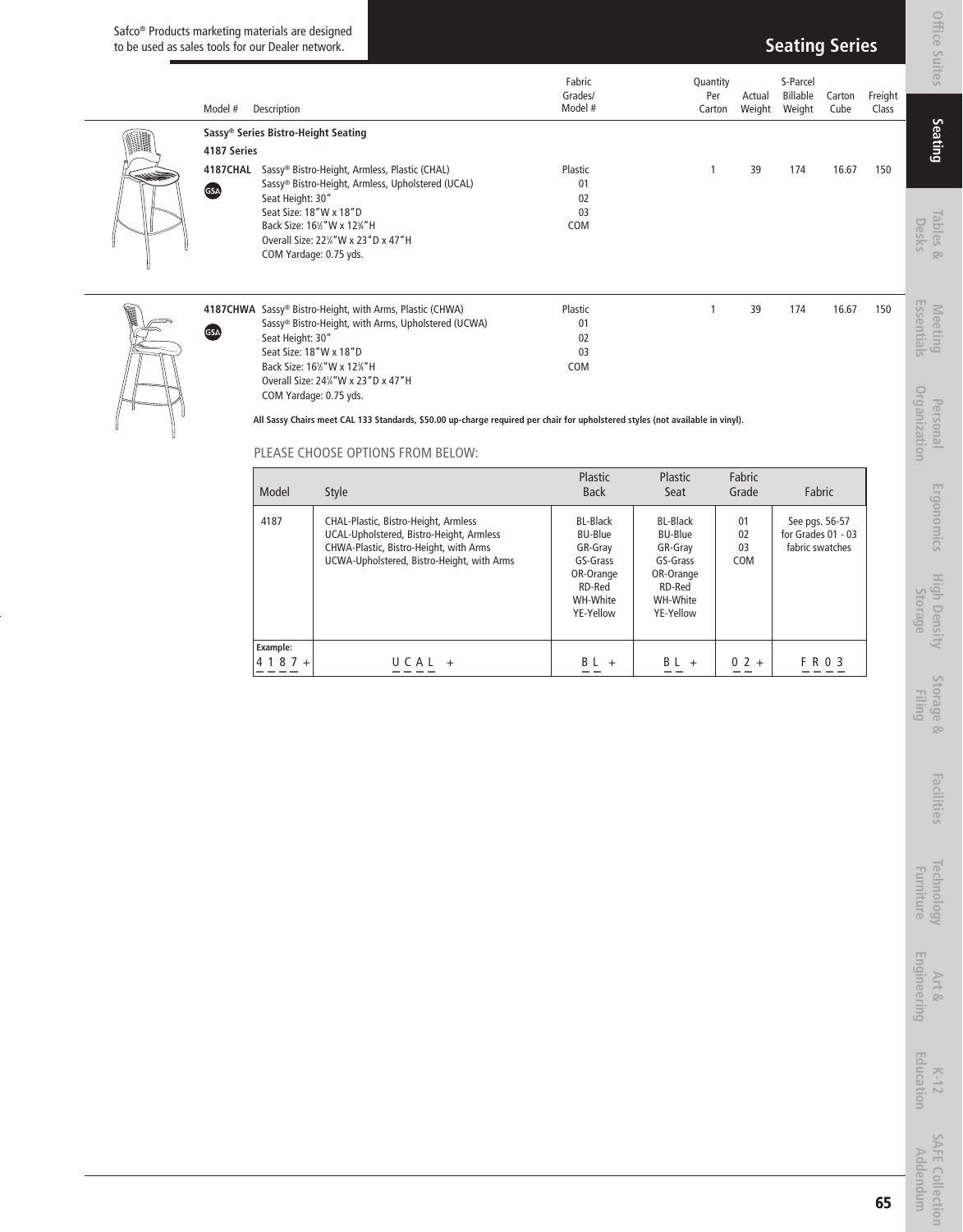| <b>Seating Series</b> |  |
|-----------------------|--|
|                       |  |

#### Safco® Products marketing materials are designed to be used as sales tools for our Dealer network.

| Model #                   | Description                                                                                                                    | Fabric<br>Grades/<br>Model # | Quantity<br>Per<br>Carton | Actual<br>Weight | S-Parcel<br>Billable<br>Weight | Carton<br>Cube | Freight<br>Class |
|---------------------------|--------------------------------------------------------------------------------------------------------------------------------|------------------------------|---------------------------|------------------|--------------------------------|----------------|------------------|
| Sassy® Series Task Chair  |                                                                                                                                |                              |                           |                  |                                |                |                  |
|                           | 4182 Series 0000 <sup>*</sup>                                                                                                  | Fabric Grade                 |                           |                  |                                |                |                  |
| 4182PMAL                  | Sassy® Task Chair Armless, Plastic Back & Seat (PMAL)                                                                          | Plastic                      | 1                         | 38               | 98                             | 9.39           | 250              |
| $\bm{\Theta}$ GeV         | Sassy <sup>®</sup> Manager Armless, Upholstered Seat (UMAL)                                                                    | 01                           |                           |                  |                                |                |                  |
|                           | Seat Height Adjustment: 17" - 22"                                                                                              | 02                           |                           |                  |                                |                |                  |
|                           | Seat Size: 18"W x 18"D                                                                                                         | 03                           |                           |                  |                                |                |                  |
|                           | Back Size: 161/2" W x 123/4" H                                                                                                 | COM                          |                           |                  |                                |                |                  |
|                           | Overall Height Range: 33" - 38"                                                                                                |                              |                           |                  |                                |                |                  |
|                           | COM Yardage: 0.75 yds.                                                                                                         |                              |                           |                  |                                |                |                  |
| 4182PMWA                  | Sassy® Task Chair with Arms, Plastic Back & Seat (PMWA)                                                                        | Plastic                      | 1                         | 38               | 98                             | 9.39           | 250              |
| ⊜<br><b>GSA</b>           | Sassy <sup>®</sup> Manager with Arms, Upholstered Seat (UMWA)                                                                  | 01                           |                           |                  |                                |                |                  |
|                           | Seat Height Adjustment: 17" - 22"                                                                                              | 02                           |                           |                  |                                |                |                  |
|                           | Seat Size: 18"W x 18"D                                                                                                         | 03                           |                           |                  |                                |                |                  |
|                           | Back Size: 161/2" W x 123/4" H                                                                                                 | COM                          |                           |                  |                                |                |                  |
|                           | Overall Height Range: 33" - 38"                                                                                                |                              |                           |                  |                                |                |                  |
|                           | COM Yardage: 0.75 yds.                                                                                                         |                              |                           |                  |                                |                |                  |
|                           | Sassy® Task Chair - Extended-Height                                                                                            |                              |                           |                  |                                |                |                  |
|                           | 4182 Series 06600 <sup>*</sup>                                                                                                 | <b>Fabric Grade</b>          |                           |                  |                                |                |                  |
| 4182PHAL                  | Sassy® Ext-Height Armless, Plastic Back & Seat (PHAL)                                                                          | Plastic                      | 1                         | 38               | 98                             | 9.39           | 250              |
|                           | Sassy® Ext-Height Armless, Upholstered Seat (UHAL)                                                                             | 01                           |                           |                  |                                |                |                  |
| $\bm{\Theta}$ $\bm{\Phi}$ | Seat Height Adjustment: 23" - 33"                                                                                              | 02                           |                           |                  |                                |                |                  |
|                           | Seat Size: 18"W x 18"D                                                                                                         | 03                           |                           |                  |                                |                |                  |
|                           | Back Size: 161/2" W x 123/4" H                                                                                                 | COM                          |                           |                  |                                |                |                  |
|                           | Overall Height Range: 40" - 50"                                                                                                |                              |                           |                  |                                |                |                  |
|                           | COM Yardage: 0.75 yds.                                                                                                         |                              |                           |                  |                                |                |                  |
| 4182PHWA                  | Sassy® Ext-Height with Arms, Plastic Back & Seat (PHWA)                                                                        | Plastic                      | 1                         | 38               | 98                             | 9.39           | 250              |
|                           | Sassy® Ext-Height with Arms, Upholstered Seat (UHWA)                                                                           | 01                           |                           |                  |                                |                |                  |
| $\bigoplus$               | Seat Height Adjustment: 23" - 33"                                                                                              | 02                           |                           |                  |                                |                |                  |
|                           | Seat Size: 18"W x 18"D                                                                                                         | 0 <sup>3</sup>               |                           |                  |                                |                |                  |
|                           | Back Size: 161/2" W x 123/4" H                                                                                                 | COM                          |                           |                  |                                |                |                  |
|                           | Overall Height Range: 40" - 50"                                                                                                |                              |                           |                  |                                |                |                  |
|                           | COM Yardage: 0.75 yds.                                                                                                         |                              |                           |                  |                                |                |                  |
|                           | All Sassy Chairs meet CAL 133 Standards, \$50.00 up-charge required per chair for upholstered styles (not available in vinyl). |                              |                           |                  |                                |                |                  |

 **All Sassy Chairs meet CAL 133 Standards, \$50.00 up-charge required per chair for upholstered styles (not available in vinyl).**

#### PLEASE CHOOSE OPTIONS FROM BELOW:

| Model               | Style                                                                                                                                                                                                                                                                                                                               | Plastic<br><b>Back</b>                                                                     | Plastic<br>Seat                                                                                          | Fabric<br>Grade       | Fabric                                                    | Casters                                                           |
|---------------------|-------------------------------------------------------------------------------------------------------------------------------------------------------------------------------------------------------------------------------------------------------------------------------------------------------------------------------------|--------------------------------------------------------------------------------------------|----------------------------------------------------------------------------------------------------------|-----------------------|-----------------------------------------------------------|-------------------------------------------------------------------|
| 4182                | PMWA-Plastic, Manager with Arms<br>UMWA-Upholstered, Manager with Arms<br>PMAL-Plastic, Manager Armless<br><b>UMAL-Upholstered, Manager Armless</b><br>PHWA-Plastic, Extended-Height with Arms<br>UHWA-Upholstered, Extended-Height with Arms<br>PHAL-Plastic, Extended-Height Armless<br>UHAL-Upholstered, Extended-Height Armless | BL-Black<br>BU-Blue<br>GR-Grav<br>GS-Grass<br>OR-Orange<br>RD-Red<br>WH-White<br>YE-Yellow | <b>BL-Black</b><br><b>BU-Blue</b><br>GR-Grav<br>GS-Grass<br>OR-Orange<br>RD-Red<br>WH-White<br>YE-Yellow | 01<br>02<br>03<br>COM | See pgs. 56-57<br>for Grades $01 - 03$<br>fabric swatches | 4082<br>Soft Casters<br>0000<br>Standard<br><b>Carpet Casters</b> |
| Example:<br>$4182+$ | II MWA                                                                                                                                                                                                                                                                                                                              | $BL +$                                                                                     | $B L +$                                                                                                  | 0 <sub>2</sub>        | $F R 0 3 +$                                               | 4082<br>(Enter 0000 for<br><b>Standard Carpet</b><br>Casters.)    |

| 8 | 4182<br>Θ | 00000<br>Sassy® Task Plastic Swivel Chair<br>Seat Height: 17" - 22"<br>Seat Size: 18"W x 18"D<br>Back Size: 16 <sup>1</sup> / <sub>2</sub> " W x 12 <sup>3</sup> / <sub>4</sub> " H<br>Overall Height Range: 33" - 38"<br>Solid Plastic: Black-BL, Grass-GS, White-WH | 4182BL<br>4182GS<br>4182WH |       | 32 | 98 | 9.12 | 250 |
|---|-----------|-----------------------------------------------------------------------------------------------------------------------------------------------------------------------------------------------------------------------------------------------------------------------|----------------------------|-------|----|----|------|-----|
|   | 4082<br>⊖ | Soft Caster for Task Chairs                                                                                                                                                                                                                                           | 4082BL                     | Set/5 |    |    | 0.1  | 65  |

\*See page 55 for Chair Features and Chair Functions.

**Tables & Desks**

**SAFE Collection Addendum**

**SAFE Collection** Addendum

**Art & Engineering** 

Engineering